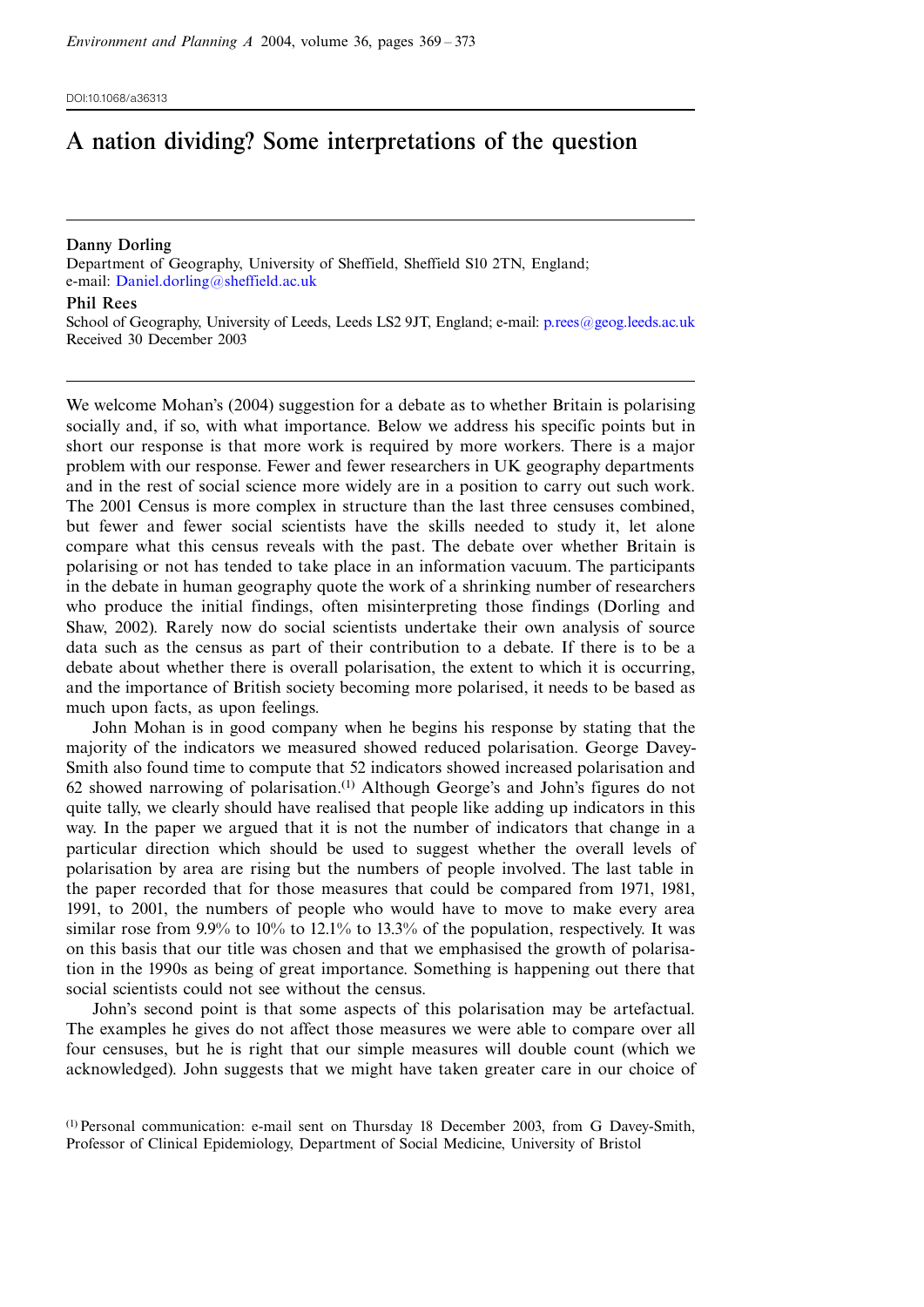indicators rather than include all those that we could measure. We had assumed that readers would prefer to see all the data, rather than a selection, so that they could come to their own conclusions. The example he gives of council housing becoming more spatially polarised partly because of large-scale transfers of stock is not an artifact. It actually happened and it happened disproportionately in those districts which had fewer council houses to begin with. Coupled with the uneven geography of right-to-buy sales this has resulted in Britain's council housing being more unevenly distributed than before. If John wishes to look into this in more detail he will find that in both 1991 and 2001 there were many thousands of tenants who believed they lived in a council house when in fact the entire stock of the district had been transferred to other owners. We are thus only measuring the tenure people believe themselves to live in. Censuses measure individuals' beliefs. Nevertheless, the fact that council housing has either been purchased by its occupants or transferred *most* in areas where there was least to begin with, means that that tenure group has polarised.

John's third point concerns the merits of the index of polarisation used. We used the simplest index we could, but he is correct that different indexes measure different things and most importantly that they are all influenced by changing group sizes. The fact that he finds that  $63\%$  (72/114) of the changes in polarisation have the opposite sign to the change in group size is hardly damning. If there were no relationship this proportion would be 50% (we are not sure if John realises the discrepancy is only 13%). However, he is right that there is a weak relationship. Groups which grow in size have a slight tendency to become more dispersed, but this tendency is far from universal (37% of groups do not behave in this way). One of the most important exceptions is people who have a university degree. They increased from 23.9% of the population to 31.5% between 1991 and 2001, but their degree of spatial polarisation rose despite this (table 5 of Dorling and Rees, 2003). Further inspection of the data shows that this rise was not a result of people with degrees living near university campuses but rather of acceleration in the conventional migration of university graduates to the South East of England upon graduating. Given that this group of people grew quickly in size but sorted themselves out in space even faster, to live nearer one another, it should not be taken for granted that other groups of the population which grow in size should necessarily become less geographically concentrated. Mohan suggests that it is hardly surprising that all the nine ethnic minority groups we compared had become less segregated given the growth in all these populations. Given that the majority of that growth was caused by higher than average rates of fertility (for most groups because they had a younger age structure) and given that those births occurred most in areas where each group was most concentrated initially, we would argue that to find overall dispersal is surprising and suggests high levels of out-migration from the initial areas of concentration. But John would have to look at the actual data rather than simply guess and comment on our paper to join in this debate most usefully.

Where we are most in agreement with John is where he raises the question we brushed over in this initial analysis of 2001 Census data:

``What of the substantive meaning of the various aspects of polarisation, and their relative importance? Polarisation of some populations—or sections of the population—may be more important than others'' (Mohan, 2004, page 366).

This is a question that has arisen again and again since publication of our paper. It has been raised by numerous journalists and on the BBC, by many academics, and by more than a dozen civil servants whose remit in central government is to reduce polarisation in Britain. What has been most interesting about this response is that it has revealed the paucity of information available to these people. Central government does not have a research unit which analyses and interprets the census data as they are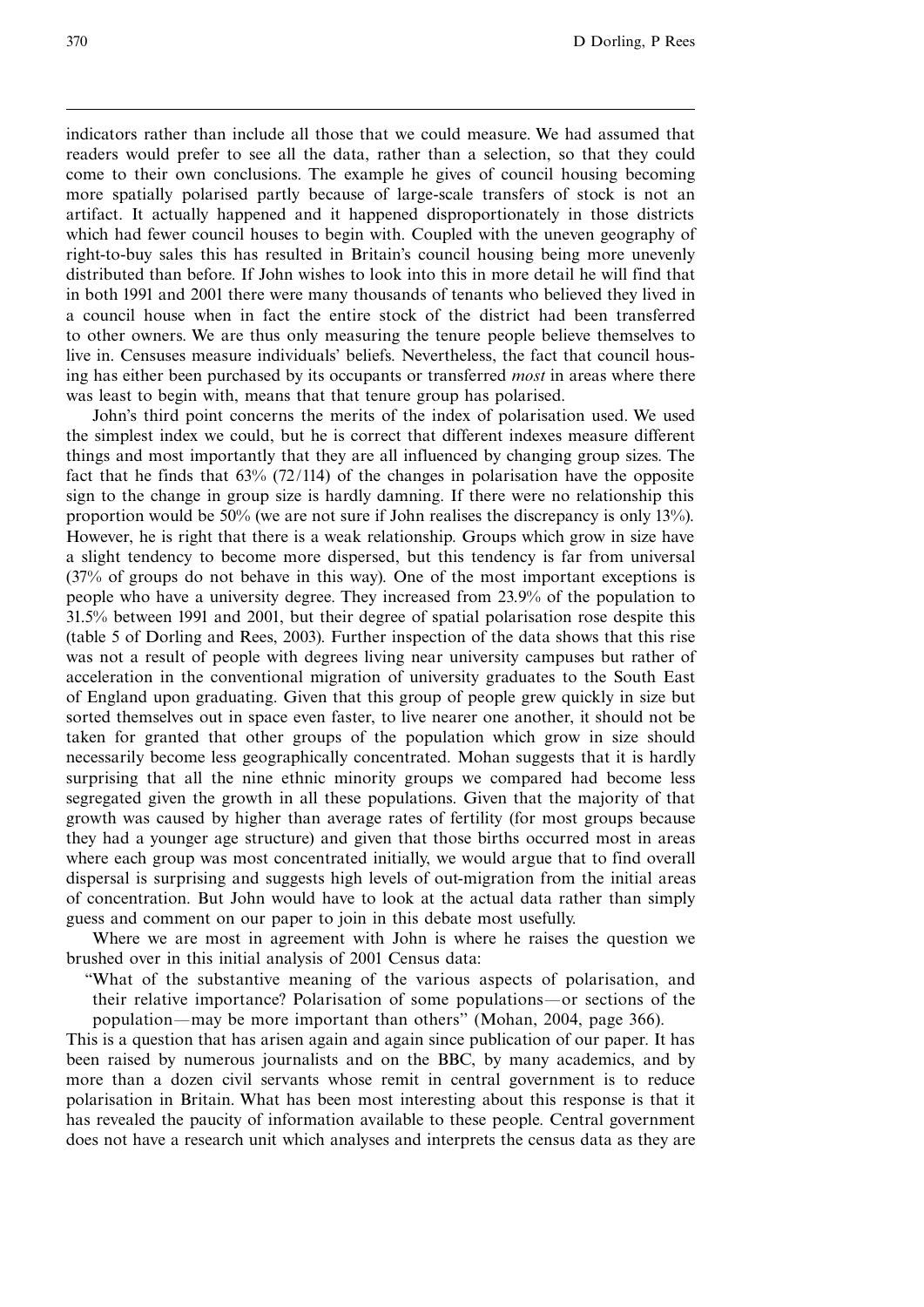released. The press can just about cope with something as simple as a general election (only  $650 \times 3$  numbers matter) but are in no position to look at the census data even though they, like everyone else, now have access to them. Academic papers analysing the census are in the pipeline but the few academics who look at the census tend to concentrate on their narrow areas of expertise. Thus there is huge unmet demand for an overview. The central question people appear to be asking is whether British society is becoming more polarised. But they, the civil servants, journalists, and academics like John, appear to have no clear idea of what they mean by polarisation.

The census is a complex dataset which reflects, albeit with delay, changes in society. In 1971 a question was asked on whether a household had access to hot running water. In 2001 John suggests that we could have emphasised the improvements that have occurred to housing amenities (concerning central heating, a luxury in 1971). That would be all too easy to do; but what matters most is that the living conditions people expect to be able to enjoy change over time. What people do not expect to occur is either for living conditions to worsen (for anyone) or for them to become more unequally distributed over time. Most importantly people do not expect children's life chances to be diverging nor, more generally, do they expect basic measures, such as life expectancy, to become more polarised between areas. Given this and the paucity of answers we have received to John's question we have a suggestion to make.

Government has a basic target on inequalities between areas that states that we should expect to see peoples' life expectancies between areas converge over time. This is a target it is hard to argue against. You would have to be a very brutal believer in the free market to think it acceptable that people in one area of the country should expect to live 5, 7, or 9 years less on average than in another area and that if those differences rose this was not necessarily a bad thing (if you do think such a thing, think about childen's or babies' life chances and your heart is likely to soften!) It would be possible to take the government target on life expectancy and translate it into a series of weights to use to gauge the relative importance of different groups of the population polarising by area. The Longitudinal Study links each of the last four censuses to mortality data. Given this you could give each answer to each census question a degree of importance depending on how closely related it was to the risk of premature death. If you did this cleverly you could take into account all the other questions (in each of the censuses). You could then produce a measure of the extent to which we could expect life expectancies to converge or diverge in the future were the population to continue to polarise or become more spatially mixed as it is doing now.

This sounds simple, it would take a little work, it would not be possible until the 2001 linked data are available for analysis, but we can speculate as to what we would find. The ironic thing is that the aspect of polarisation which people appear to be least concerned about, polarisation by age, could well come to matter most. The 2001 Census showed that the country was dividing by age structure. Areas with many young people to start with were attracting more young people and, similarly, areas initially more dominated by the elderly, attracted more older people. These changes can occur only through differential migration (few people decide to be more or less than ten years older on successive census forms!) That differential migration appears to result in more healthy older 'survivors' moving to areas which already have the highest life expectancies and thus we can expect life expectancies in those areas to rise even faster in the future. In contrast, areas which are becoming relatively poorer are losing their better off young people faster than before and may mainly be retaining older people with fewer resources who can on aggregate be expected to die earlier. Polarisation in some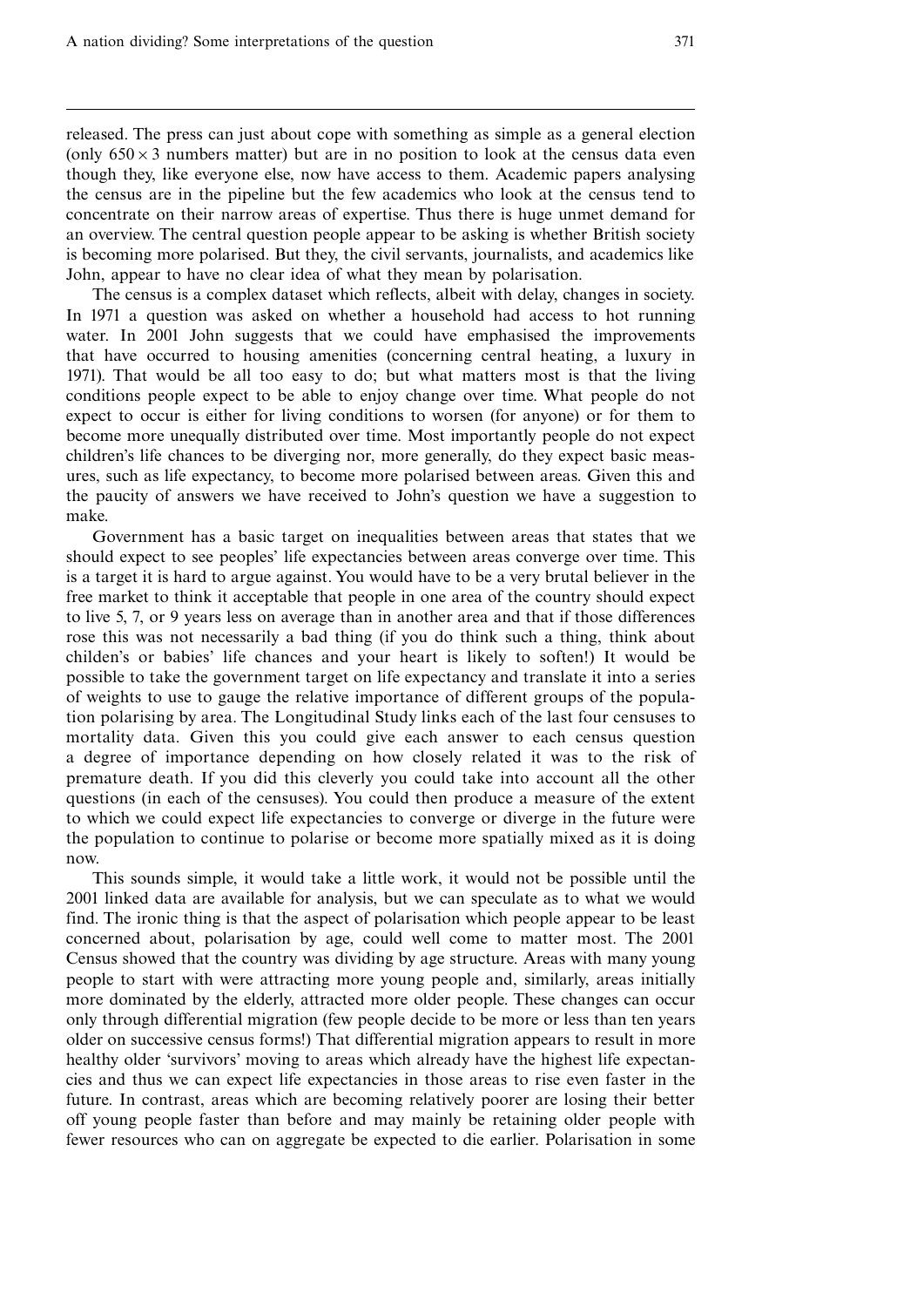areas may be more important than in others, but not necessarily in those areas you might think. If you make value judgments on what you think matters you will get very different answers as compared with undertaking an analysis such as that just described.

To give a further illustration, John suggests, when discussing the possible polarisation of prison populations as compared with young adults, that:

``There is polarisation in both cases but we might be more concerned about the first than the second. For example, if concentrating prisons in certain locations inhibited their inmates' ability to maintain relationships and thus their reintegration back into the community, there would be legitimate grounds for concern; conversely, there are arguments on efficiency grounds that there can only be a limited number of universities and the expansion of higher education is almost certainly going to produce more polarisation of the young adult population'' (Mohan, 2004, page 367).

You could think that, or you could argue something else. You could argue that locking up a higher proportion of our young men and women than almost anywhere else in Europe is simply stupid and it would be far more useful to work towards reducing the number of prisons we have rather than worry about their spatial distribution. You could argue that the English system of encouraging children to leave their home area to go to a university half way across the country perpetuates the disintegration of communities, weakens their relationships with friends and family back home, is inefficient (they need more housing), and perpetuates an elite system of higher education (and is not how much of the rest of Europe, including Scotland, runs its higher education system). You could thus argue the opposite to John. Or, you could agree on a form of polarisation you believe is unjust, differential life expectancies, and calculate to what extent the increased spatial concentrations of prisoners, ex-prisoners, students, and graduates contributes to that basic growing spatial fault line running through our society.

John's final point that we may have overinterpreted some changes is well taken. The first release of the census data does not allow us to ascertain the motivations for increased segregation of the White labeled groups that we reported. In fact, had we calculated segregation between White and not White rather than between White and the population as a whole we would have found a slight fall by that measure. Conversely, had we calculated the index of isolation rather than an index of segregation we would have found that it had decreased by 2% for this group over time. Furthermore, had we calculated the index of isolation taking into account the effect of this group falling in size over time, that index rises by 4% over the 1990s (increased isolation). As should be obvious from these figures, we have looked into these particular trends in a little more depth since publishing the paper, but we are unable to answer the question we posed as to whether there was any possibility of `flight' by Whites. Census data yet to be released on migration will help in constructing that answer. Census data coupled with data from the British Social Attitudes Surveys could help further. Our suspicion is that the vast majority of the changes in the White distribution we find have nothing to do with `flight'. We should point out that we did not argue that many migration decisions are "probably partially racially motivated". We argued that academics should accept that a "degree" of migration decisions are ``probably partially racially motivated''. To believe that none of the millions of migration decisions made in Britain every year is motivated at all on racial grounds would require enormous faith in universal levels of tolerance. We simply highlight that the initial results of a first analysis of the census data suggest that this is an area worth further investigation.

John ends by suggesting that we should have given fuller consideration and greater interpretation in our paper. The paper accepted for publication was 50 pages long,